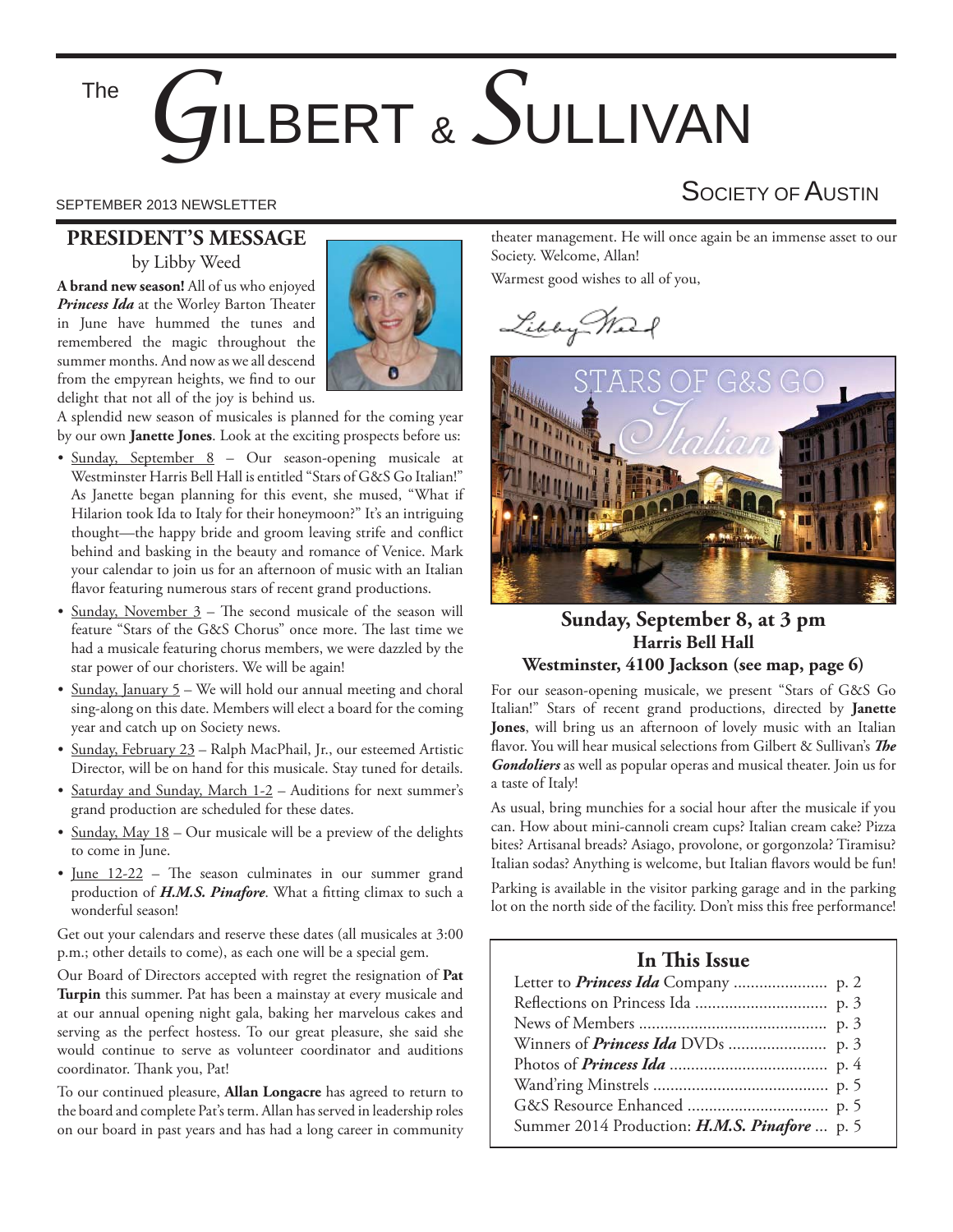

August 2013

#### **To All who Joined the Ascent of Those Empyrean Heights toward Castle Adamant,**

 This adventure was a pretty "heady" experience, wasn't it? As I look back on it, I feel rather like King Gama, who had nothing whatever to grumble at!

*Princess Ida* certainly had its challenges: three acts with different sets, multiple chorus costumes (and highly specialized costumes, too—such as armor), so many props, blank-verse dialogue, a more-than-usually challenging score of, in places, truly operatic proportions.

 Once again, the GSSA board stepped out in faith, and supported their decision, once made, strongly and in many various ways: with their enthusiasm, time and dedication, and their coffers. They proudly presented this central-Texas première before appreciative audiences who learned of the production through a masterful campaign of publicity. They—and we—were richly rewarded.

As I write, the DVDs and CDs are in final preparation, and I'm looking forward to seeing again the results of all of our efforts that "paid off" so handsomely, both artistically and financially.

 It's impossible to name names without naming them all, so please let me thank the entire cast of *Princess Ida* for your wonderful performances; the backstage and technical crewmembers who supported the cast so well; the instrumentalists in the pit who provided their critical support so faithfully; the volunteers at the front-ofhouse who welcomed our audiences so hospitably; and the financial supporters and members of GSSA who made it all possible.

 I *have* to mention three persons by name: Production Manager Bill Hatcher, whose leadership, attention to detail, enthusiasm, and friendship helped to assure high standards in everything he touched; Music Director and Conductor Jeffrey Jones-Ragona, whose devotion to high musical standards in general and Sir Arthur Sullivan in particular ensured an excellent rendering of *Princess Ida*'s challenging score; and Libby Weed who, with her wonderful and hard-working board, saw to it that the production team had what it needed to succeed.

 I read a number of programs and newsletters from various companies specializing in Gilbert & Sullivan, and I know that for some companies audiences are dwindling, bank balances are sliding, and perhaps—well, an enumeration of the inevitable results I'd rather leave to *you*. But our company appears to be building in terms of audience development, strength of production, and (equally important to *me*) cohesiveness and friendliness in the interpersonal realm—an absolute *necessity* when presenting these works effectively on the stage.

*Congratulations* to all concerned for a wonderful and memorable production of *Princess Ida*. As we leave the rarified air of Ida's university, it's just about time to return to Portsmouth, smell that salty sea water, and climb aboard *H.M.S. Pinafore* where even more delights are awaiting us as we return to another and equally delightful corner of the wonderful world of Gilbert & Sullivan.

Yours sincerely,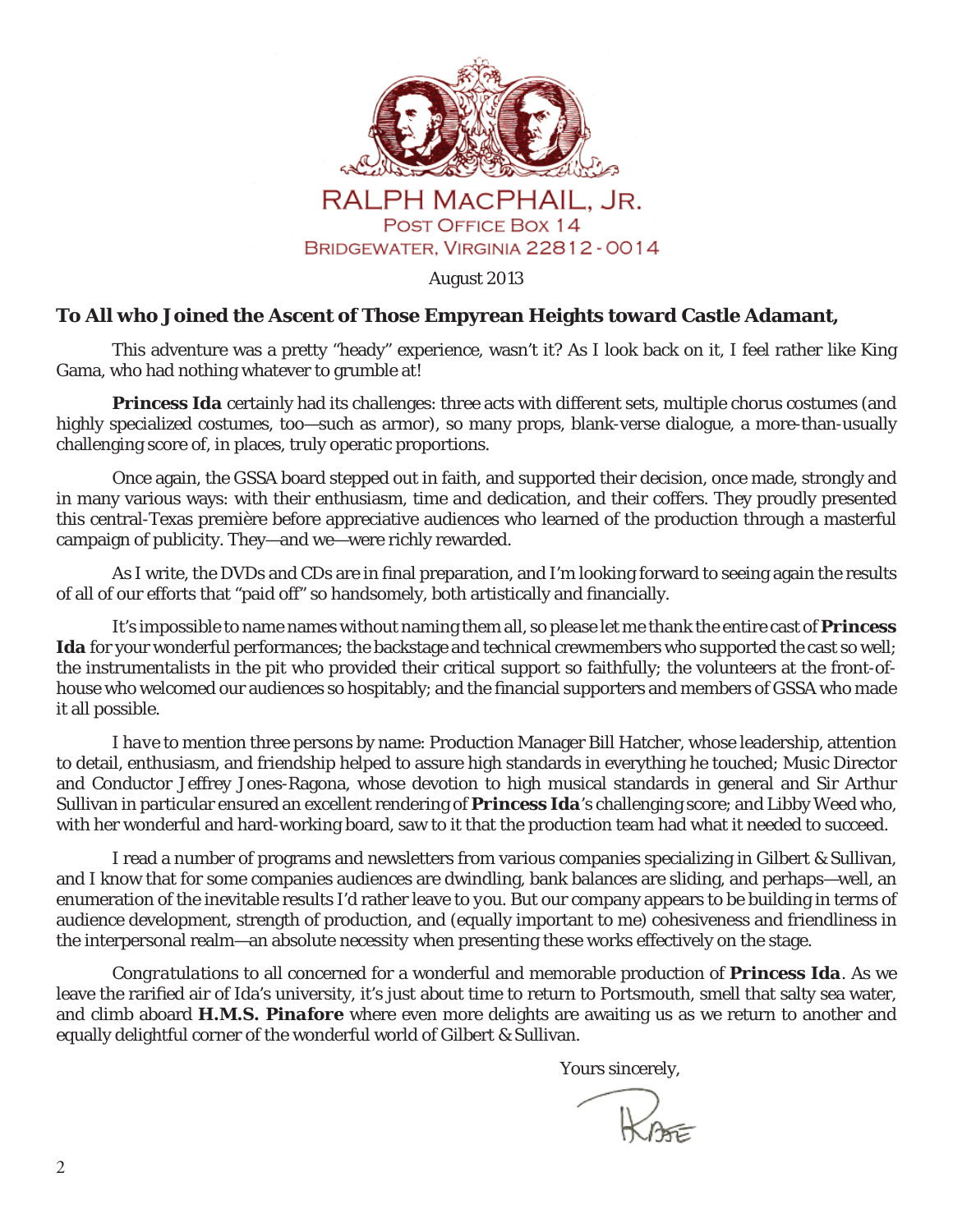

#### **Ida is her Name** by Reba Gillman

I took a two-week course in June—I experienced a new G&S show and I learned to love it. *Princess Ida*—a show about women's education; about an institution for higher learning where it is death to be a man. A bunch of crazy military types—falls right in with

contemporary world news; Darwinian Man, a very apey type. What's going on here? Love—the answer. To give up the fight and enjoy the relationships. If only our world would do the same!

Rafe has told me that the first time he directs a show he ends up loving it. I told him that every show I've ever been in I ended up loving every word and every note. I've performed in seven G&S operas. That's a pretty good education. I learned *Princess Ida* by attending every performance; not the same as singing in it—just the closest I could get.

The mission of the Gilbert and Sullivan Society of Austin is to bring their operas to the people; to open up this world to many more; to keep the joys of Gilbert and Sullivan alive, just as people work to keep Shakespeare or Mozart alive. They're all worthy! We have been improving through the years and by now we're doing a really good job. It's always Fun! Onward! Ever Onward!

#### **Behind the Scenes**

by Sue Ricket Caldwell

My introduction to G&S was as a chorus girl in a Los Angeles production of *Princess Ida* in 1966. I was in the chorus of a number of early GSSA productions in the years B.K. (before kids)—the last time in 1983. I could not resist trying



out for my beloved *Ida*, and was delighted to be accepted in the chorus.

I had often seen Jeffrey Jones-Ragona conducting the orchestra, but had never sung under his direction. His skill and concentration helped bring the music to life without undue strife under an abbreviated and demanding schedule (we started late to accommodate participants in an Austin Lyric Opera production). I had briefly observed Ralph MacPhail, Jr., in staging rehearsals, but now could admire his prodigious efforts to bring out the charm and humor of this less-familiar show. It was interesting to watch as Rafe and Jeffrey negotiated compromises between Rafe's vision of staging with Jeffrey's need for us to see his direction.

The stars of the show each embodied their character with remarkable professionalism. Many in the chorus are also trained vocalists, whereas "back in the old days" I felt at home as a computer programmer who just liked to sing and dance. But while I was in awe of those around me, I also felt accepted—there was great camaraderie among the cast and crew.

I treasure every minute of rehearsals and performances—and am glad to leave all that hard work to the younger folk in the future! We mourn the passing of long-time member **Frances Johnson**, beloved wife of Board member **Leonard Johnson**, in July. She was a remarkable person in many ways. She loved and was trained in music, as Leonard was. She was deeply involved with religious education and studied under Reinhold Niebuhr at Union Seminary in New York. She taught at the diocesan seminary, Detroit, and the Seminary of the Southwest, Austin. She served at St. Michael's Episcopal, Austin; St. John's Presbyterian, Manchaca; and Holy Spirit Episcopal, Dripping Springs.

We offer our deepest sympathy to Leonard on the loss of his dear wife.

#### **NEWS of our MEMBERS**

**Michelle Girardot** begins her second year of opera studies at the University of Houston Moores School of Music. She made the top choir at UH last year, and they were invited to Germany this summer for the Marktoberdorf International Choral Competition where they won first place in a tie with a professional German choir. She recently sang the Spotlight on Opera performance of the Act I, scene 3, duet as Sister Constance, from the *Dialogues of the Carmelites* by Poulenc. Her love of opera began when, at the age of 6, she played the Midshipmite in GSSA's *H.M.S. Pinafore*.

**Bill Hatcher** has just returned from a week in Colorado where he and a friend rode bikes and camped out in the woods. He reports that he feels fine but the tattler feels that his mental capacities should be re-evaluated!

Our Artistic Director **Ralph MacPhail, Jr.**, and his wife **Alice** taught a Gilbert & Sullivan Road Scholar course at the Warwick Center in Warwick, New York, in late August.

In May of this year our Lighting Designer, **Jennifer Rogers**, completed her Bachelor's Degree at the University of Kansas. Congratulations, Jennifer!

Our Stage Manager, **Monica Kurtz**, and our Projectionist, **Pixie Avent**, are vacationing in Europe this summer visiting Monica's relatives and escaping the Texas heat.

#### **Winners of** *Princess Ida* **DVDs**

These ten lucky people completed a survey at the theater after viewing a production of *Princess Ida* in June, and their names were drawn to receive a DVD of the production.We extend our hearty congratulations to these fortunate audience members:

| Ben Caudle          | Katrina Kennedy |
|---------------------|-----------------|
| Christina Fairfield | David McLean    |
| Tom Fuller          | Lisa Quates     |
| Cynthia Hale        | Joe Reynolds    |
| Mary Herrold        | Ashton Wood     |

#### **Send Us Your News!**

The next newsletter should arrive by early November; the deadline for submissions is October 11. Please send your news to news@gilbertsullivan.org. Thanks!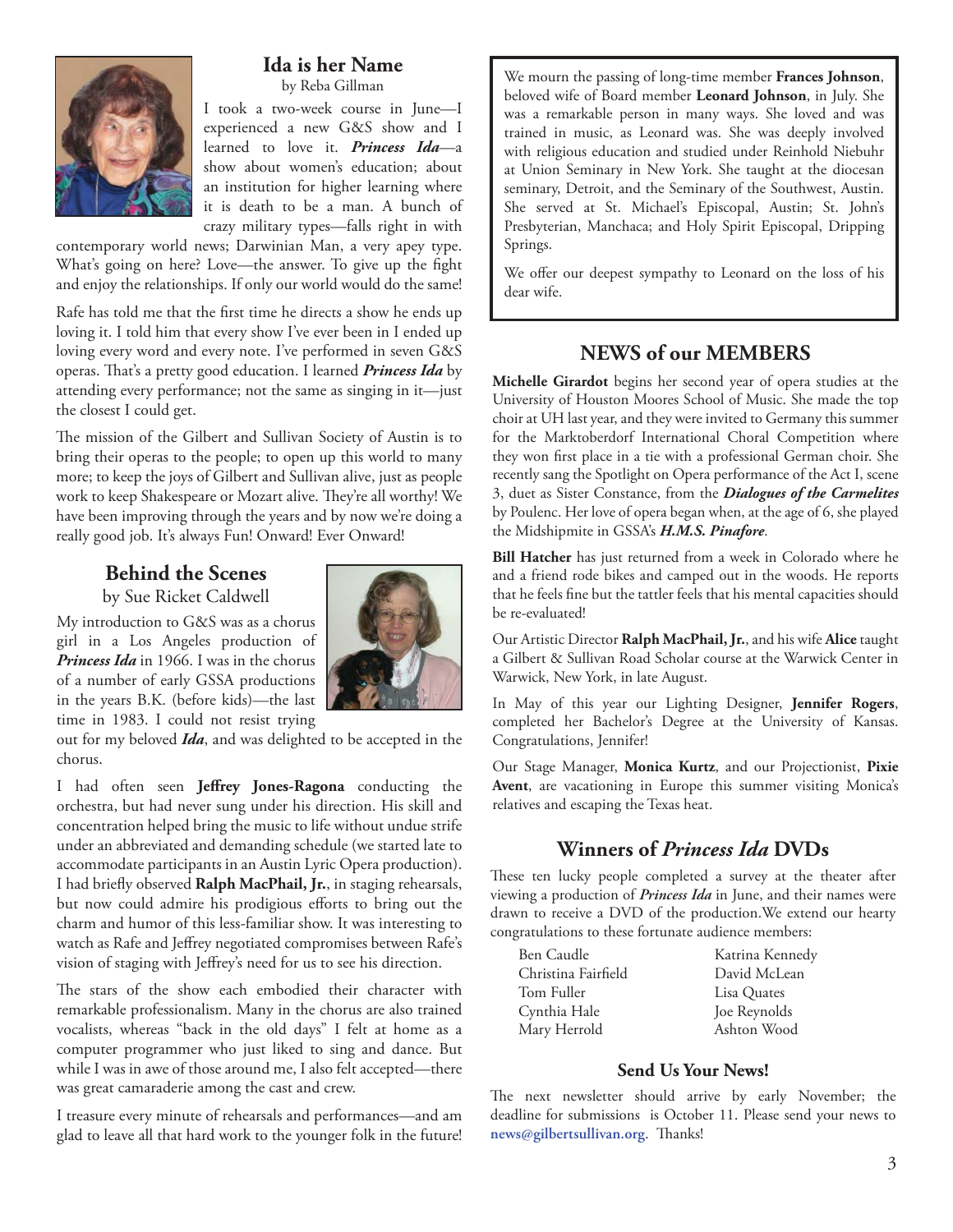## **The Gilbert & Sullivan Society of Austin presented** *Princess Ida* **in June 2013**<br>*photos courtesy Cecily Johnson and David Little see more at* gilbert sullivanaustin.smu

*photos courtesy Cecily Johnson and David Little see more at* **gilbertsullivanaustin.smugmug.com**



















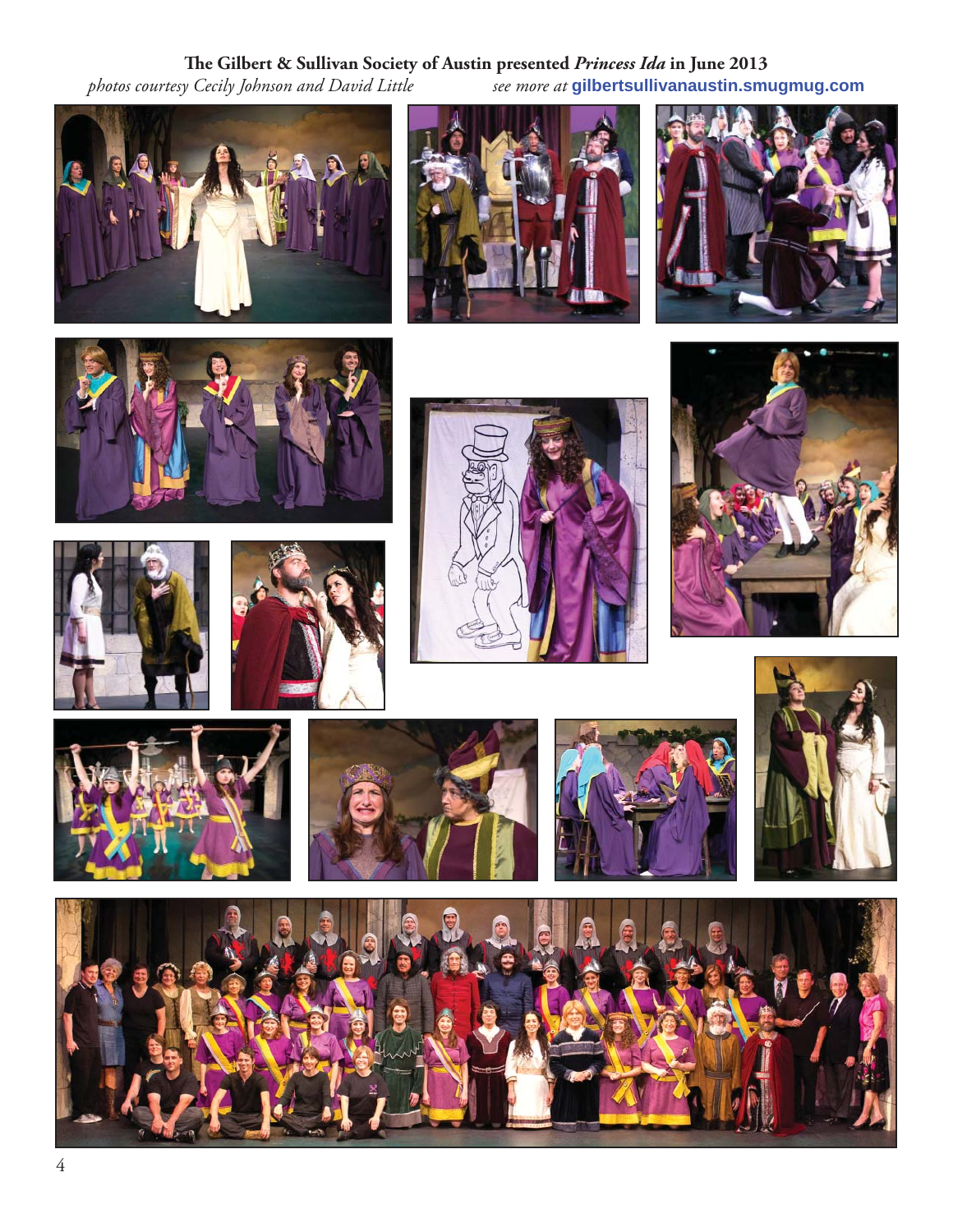#### MEMBERSHIP FORM

We encourage you to join our Society. If you are a member, please check your membership renewal on the top of the mailing label. If expired or near expiration, your membership needs to be updated! To correct your address, renew your membership, or become a member, complete this form, and mail it to us with your check, payable to "GSSA", or call to join (512) 472-4772 (GSSA).

Please check a membership category:

| $\Box$ Individual (\$20-\$29)       |
|-------------------------------------|
| Family/Group (\$30-\$49)            |
| <b>Patron</b> (\$50-\$99)           |
| $\Box$ Crond Duke or Duckees (C100) |

**Grand Duke or Duchess** (\$100-\$249)

**Major General** (\$250-\$499) П **Pooh-Bah** (\$500-\$999)

 $\Box$ **Pirate King** (\$1000-\$2499)

**Savoyard** (\$2500 & up)

| State<br><u> 1989 - John Stein, Amerikaansk kanton en beskriuwer om de foarmen oan de foarmen om de foarmen om de foarmen</u> |  |
|-------------------------------------------------------------------------------------------------------------------------------|--|
|                                                                                                                               |  |
|                                                                                                                               |  |
|                                                                                                                               |  |
| Does your company match donations?                                                                                            |  |
| I   I'd like to volunteer. I'm interested in:                                                                                 |  |
|                                                                                                                               |  |

We are proud to list our members in our programs, but if you would prefer NOT to be listed in our programs, please check here:



*screen shot of the online Lexicon*

#### **G&S Resource Enhanced**

There is a wealth of information about all things Gilbert & Sullivan on Ted Spencer's website, **GSOpera.com**. In the last year, working with our own Ralph MacPhail, Jr., he created an online version of Harry Benford's classic reference work, *The Gilbert & Sullivan Lexicon*. Rafe is the new editor of the Lexicon as it moves from its third edition in print to a dynamic online "publication." It is ready for your review – just click on the **Lexicon** link on the top menu-bar. Rafe welcomes suggestions, corrections, and feedback; please send them to **RafeMacPhail@yahoo.com**.







*our 2006 production of* H.M.S. Pinafore

#### **Summer 2014 Grand Production:** *H.M.S. Pinafore* **June 12-22, 2014 Worley Barton Theater at Brentwood Christian School 11908 N. Lamar**

Get ready to sail the ocean blue with The Gilbert & Sullivan Society of Austin, as we present one of the most beloved of all the G&S operas!

Artistic Director Ralph MacPhail, Jr., and Music Director Jeffrey Jones-Ragona will again direct an all-star cast to set Austin singing.

#### **Wand'ring Minstrels**

The Wand'ring Minstrels of the Gilbert & Sullivan Society of Austin are looking forward to an exciting year after their successful performance at Houston's Mucky Duck. They will make your concerts, school events or private parties entertaining and fun. Guaranteed to get the audience laughing and singing along to favorite Gilbert and Sullivan and Broadway musical numbers.

Contact **Robert L. Schneider** (**bigdaddymusic1@gmail.com**), or see our website (**www.gilbertsullivan.org**) for further details.

*the Wand'ring Minstrels recently performed at the French Legation in Austin and at McGonigel's Mucky Duck in Houston; shown (l-r in left photo) are Janette Jones, Katie Schneider, Marti Mortensen Ahern, and Robert Schneider*